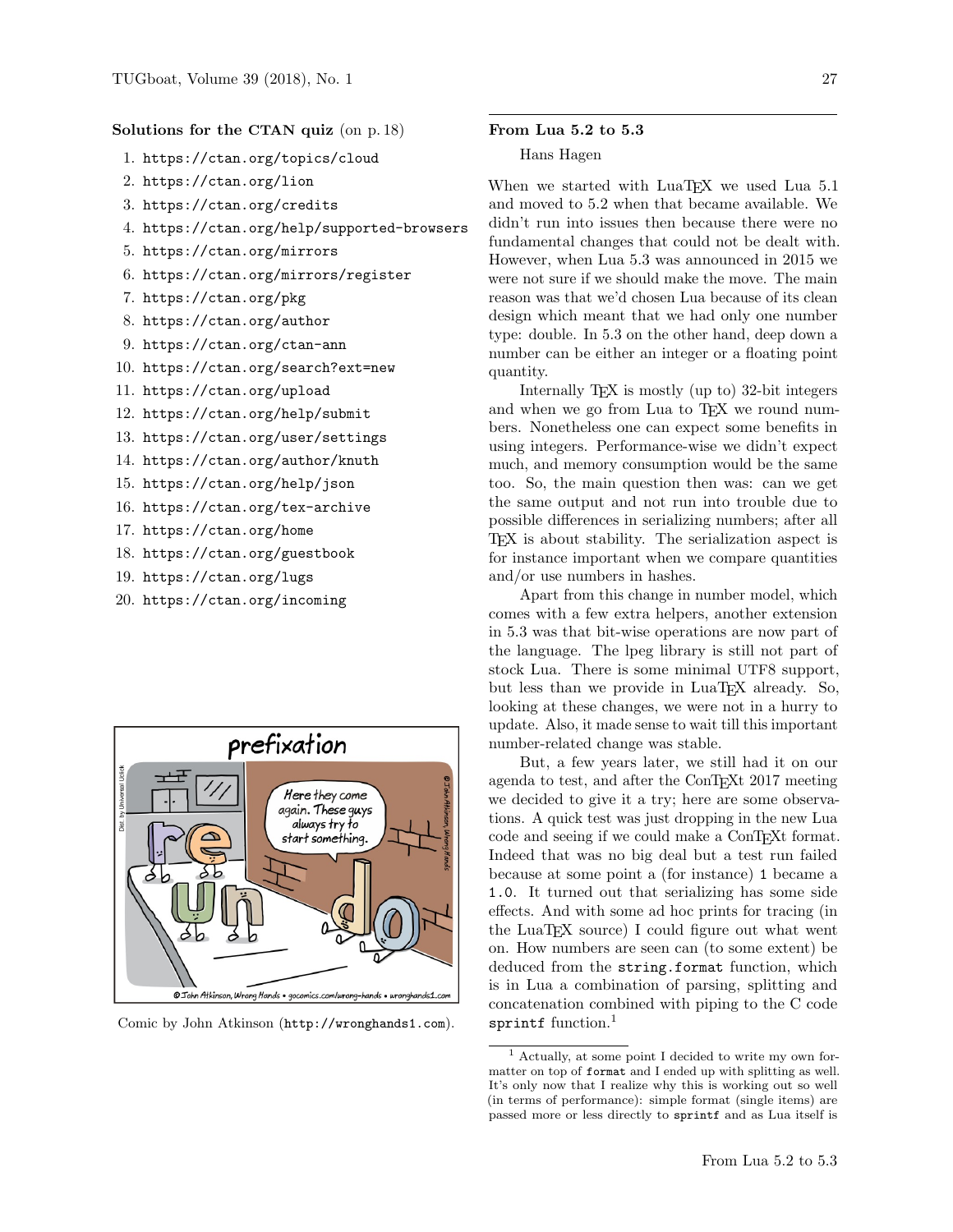|                 |  |  |                                                  |                                  | number         | fmt              |                | out type            |
|-----------------|--|--|--------------------------------------------------|----------------------------------|----------------|------------------|----------------|---------------------|
| $local a = 2$   |  |  | $*(1/2)$ print(string.format("%s",               | a), math.type $(x)$ )            | $2*(1/2)$      | S                | 1.0            | $_{\texttt{float}}$ |
| $local b = 2$   |  |  | $*(1/2)$ print (string.format ("%d",             | b), $mathsf{math}$ , $type(x)$ ) | $2*(1/2)$      | d                | 1              | $_{\tt float}$      |
| $local c = 2$   |  |  | print(string.format("%d",                        | c), $mathsf{math}$ , $type(x)$   | $\overline{2}$ | d                | 2              | integer             |
| local $d = -2$  |  |  | print(string.format("%d",                        | d), math.type $(x)$ )            | $-2$           | d                | $\overline{2}$ | integer             |
| $local e = 2$   |  |  | $*(1/2)$ print(string.format("%i",               | $e)$ , math. type $(x)$ )        | $2*(1/2)$      | i                | 1              | float               |
| $local f = 2.1$ |  |  | $print(string.format("", 0f", f), math_type(x))$ |                                  | 2.1            | .0f <sub>2</sub> |                | $_{\tt float}$      |
| local $g = 2.0$ |  |  | $print(string.format("", 0f", g), math_type(x))$ |                                  | 2.0            | .0f <sub>2</sub> |                | $_{\tt float}$      |
| $local h = 2.1$ |  |  | $print(string.format("\\"G", h), math_type(x))$  |                                  | 2.1            | G                | 2.1            | float               |
| $local i = 2.0$ |  |  | $print(string.format("\\%G", i), math_type(x))$  |                                  | 2.0            | G                | 2              | float               |
| $local$ $i = 2$ |  |  | $print(string.format("", 0f", j), math_type(x))$ |                                  | $\overline{2}$ | .0f <sub>2</sub> |                | integer             |
| local $k = -2$  |  |  | $print(string.format("", 0f", k), math_type(x))$ |                                  | $-2$           | .0f <sub>2</sub> |                | integer             |

<span id="page-1-0"></span>Figure 1: Various number representation in Lua 5.3: code at left, summary and output at right.

Figure [1](#page-1-0) gives many examples, demonstrating that we have to be careful when we need these numbers represented as strings. In ConTEXt the number of places where we had to check for that was not that large; in fact, only some hashing related to font sizes had to be done using explicit rounding.

Another surprising side effect is the following. Instead of:

local  $n = 2^6$ 

we now need to use:

local  $n = 0x40$ 

or just:

local  $n = 64$ 

because we don't want this to be serialized to 64.0 which is due to the fact that a power results in a float. One can wonder if this makes sense when we apply it to an integer.

At any rate, once we could process a file, two documents were chosen for a performance test. Some experiments with loops and casts had demonstrated that we could expect a small performance hit and indeed, this was the case. Processing the LuaT<sub>EX</sub> manual takes 10.7 seconds with 5.2 on my 5-year-old laptop and 11.6 seconds with 5.3. If we consider that ConTEXt spends 50% of its time in Lua, then we see a 20% performance penalty. Processing the Metafun manual (which has lots of MetaPost images) went from less than 20 seconds (LuaJITTEX does it in 16 seconds) up to more than 27 seconds. So there we lose more than 50% on the Lua end. When we observed these kinds of differences, Luigi and I immediately got into debugging mode, partly out of curiosity, but also because consistent performance is important to us.

Because these numbers made no sense, we traced different sub-mechanisms and eventually it became clear that the reason for the speed penalty was that the core string.format function was behaving quite badly in the mingw cross-compiled binary, as seen by this test:

 $local t = os.close()$ for i=1,1000\*1000 do  $-$  local a = string.format("%.3f", 1.23)  $--$  local  $b =$  string.format("%i",123) local  $c = string.format("%s", 123)$ end print(os.clock()-t)

|              | lua 5.3 | lua 5.2 | texlua 5.3 | texlua 5.2 |
|--------------|---------|---------|------------|------------|
| a            | 0.43    | 0.54    | 3.71(0.47) | 0.53       |
| $b$          | 0.18    | 0.24    | 3.78(0.17) | 0.22       |
| $\mathsf{C}$ | 0.26    | 0.68    | 3.67(0.29) | 0.66       |

The 5.2 binaries perform the same but the 5.3 Lua binary greatly outperforms LuaT<sub>EX</sub>, and so we had to figure out why. After all, all this integer optimization could bring some gain! It took us a while to figure this out. The numbers in parentheses are the results after fixing this.

Because font internals are specified in integers one would expect a gain in running:

```
mtxrun --script font --reload force
```
and indeed that is the case. On my machine a scan results in 2561 registered fonts from 4906 read files and with 5.2 that takes 9.1 seconds while 5.3 needs a bit less: 8.6 seconds (with the bad format performance) and even less once that was fixed. For a test:

| \setupbodyfont[modern]  |  | \tf \bf \it \bs |  |
|-------------------------|--|-----------------|--|
| \setupbodyfont[pagella] |  | \tf \bf \it \bs |  |
| \setupbodyfont[dejavu]  |  | \tf \bf \it \bs |  |
| \setupbodyfont[termes]  |  | \tf \bf \it \bs |  |
| \setupbodyfont[cambria] |  | \tf \bf \it \bs |  |
| \starttext \stoptext    |  |                 |  |

fast, due to some caching, the overhead is small compared to the built-in splitter method. And the ConTEXt formatter has many more options and is extensible.